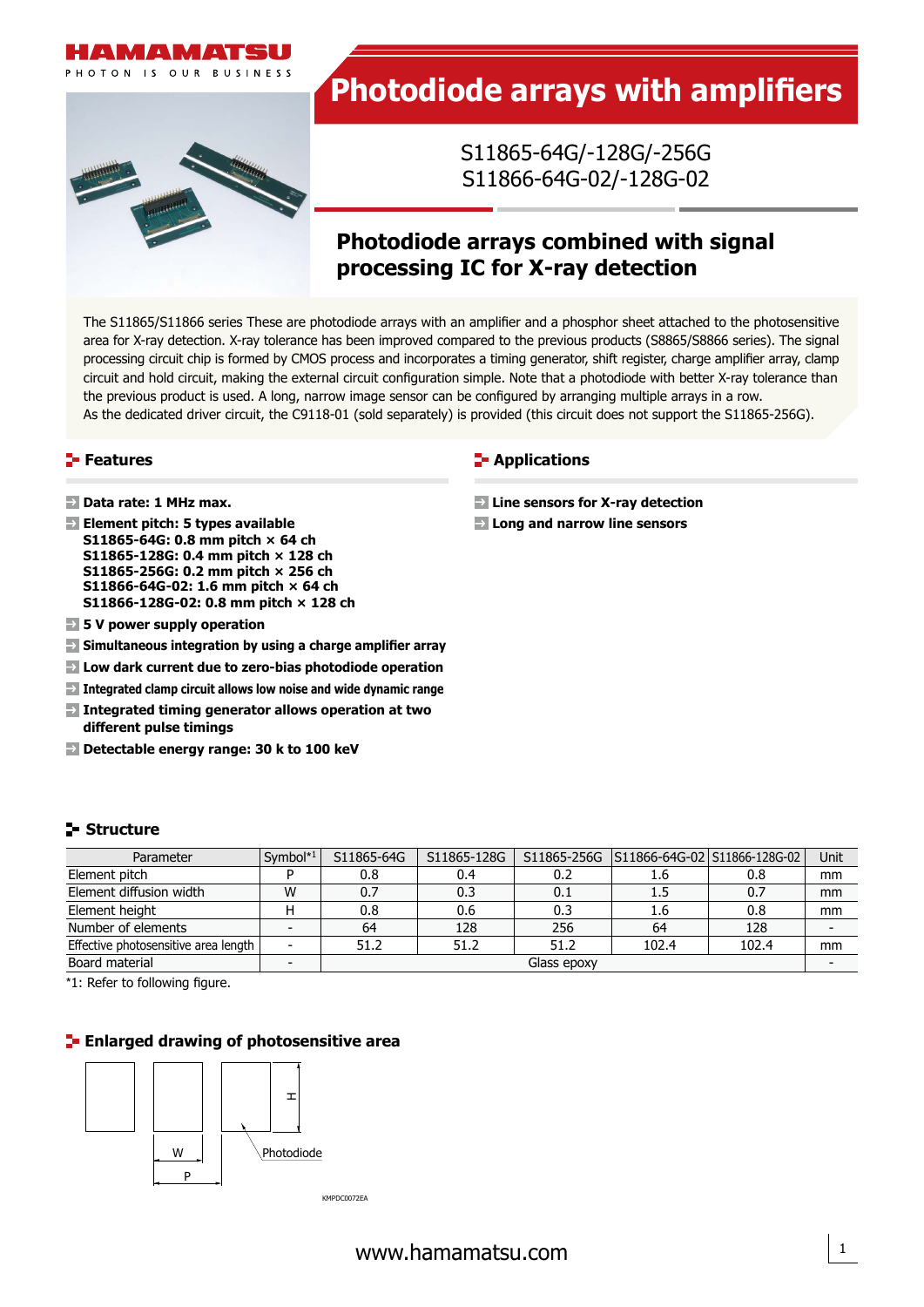#### **Absolute maximum ratings (Ta=25 °C, unless otherwise noted)**

| Parameter                         | Symbol     | Value          | Unit |
|-----------------------------------|------------|----------------|------|
| Supply voltage                    | Vdd        | $-0.3$ to $+6$ |      |
| Reference voltage                 | Vref       | $-0.3$ to $+6$ |      |
| Photodiode voltage                | Vpd        | $-0.3$ to $+6$ |      |
| Gain selection terminal voltage   | Vgain      | $-0.3$ to $+6$ |      |
| Master/slave selection voltage    | <b>Vms</b> | $-0.3$ to $+6$ |      |
| Clock pulse voltage               | V (CLK)    | $-0.3$ to $+6$ |      |
| Reset pulse voltage               | V (RESET)  | $-0.3$ to $+6$ |      |
| External start pulse voltage      | V (EXTSP)  | $-0.3$ to $+6$ | v    |
| Operating temperature*2           | Topr       | $-5$ to $+60$  | °C   |
| Storage temperature* <sup>2</sup> | Tstg       | $-10$ to $+70$ | °C   |

\*2: No dew condensation

When there is a temperature difference between a product and the surrounding area in high humidity environment, dew condensation may occur on the product surface. Dew condensation on the product may cause deterioration in characteristics and reliability.

Note: Exceeding the absolute maximum ratings even momentarily may cause a drop in product quality. Always be sure to use the product within the absolute maximum ratings.

#### **Recommended terminal voltage (Ta=25 °C)**

| Parameter                       |                         | Symbol     | Min.           | Typ. | Max.          | Unit |
|---------------------------------|-------------------------|------------|----------------|------|---------------|------|
| Supply voltage                  |                         | Vdd        | 4.75           |      | 5.25          | v    |
| Reference voltage               |                         | Vref       | $\overline{4}$ | 4.5  | 4.6           | v    |
| Photodiode voltage              |                         | Vpd        |                | Vref |               | v    |
| Gain selection terminal voltage | High gain               | Vgain      | Vdd - 0.25     | Vdd  | $Vdd + 0.25$  | v    |
|                                 | Low gain                |            | U              |      | $0.4^{\circ}$ | v    |
|                                 | High level*3            | <b>Vms</b> | Vdd - 0.25     | Vdd  | $Vdd + 0.25$  | v    |
| Master/slave selection voltage  | Low level* <sup>4</sup> |            |                |      | 0.4           | v    |
| Clock pulse voltage             | High level              | V(CLK)     | 3.3            | Vdd  | $Vdd + 0.25$  | v    |
|                                 | Low level               |            | 0              |      | 0.4           | v    |
|                                 | High level              |            | 3.3            | Vdd  | $Vdd + 0.25$  | v    |
| Reset pulse voltage             | Low level               | V(RESET)   | 0              |      | $0.4^{\circ}$ | ٧    |
|                                 | High level              |            | Vdd - 0.25     | Vdd  | $Vdd + 0.25$  | v    |
| External start pulse voltage    | Low level               | V(EXTSP)   |                |      | 0.4           | v    |

\*3: Parallel

\*4: Serial at 2nd or later stages

### **Electrical characteristics [Ta=25 °C, Vdd=5 V, V(CLK)=V(RESET)=5 V]**

|                                                                                   | Parameter                   | Symbol | Min. | Typ. | Max.  | Unit    |  |
|-----------------------------------------------------------------------------------|-----------------------------|--------|------|------|-------|---------|--|
| Clock pulse frequency*5                                                           |                             | f(CLK) | 40   |      | 4000  | kHz     |  |
|                                                                                   | S11865-64G, S11866-64G-02   |        |      |      | 14678 |         |  |
| Line rate $*6$                                                                    | S11865-128G, S11866-128G-02 | LR     |      |      | 7568  | Lines/s |  |
|                                                                                   | S11865-256G                 |        |      |      | 3844  |         |  |
| Output impedance                                                                  |                             | Zo     |      |      |       | kΩ      |  |
|                                                                                   | S11865-64G, S11866-64G-02   |        |      | 16   |       |         |  |
| Current consumption                                                               | S11865-128G, S11866-128G-02 |        |      | 30   |       | mA      |  |
|                                                                                   | S11865-256G                 |        |      | 60   |       |         |  |
| High gain<br>Charge amp feedback capacitance Live Charge amp feedback capacitance |                             | Cf     |      | 0.5  |       | рF      |  |
|                                                                                   |                             |        |      |      |       |         |  |

\*5: Video data rate is 1/4 of clock pulse frequency f(CLK).

\*6: The values depend on the clock pulse frequency.

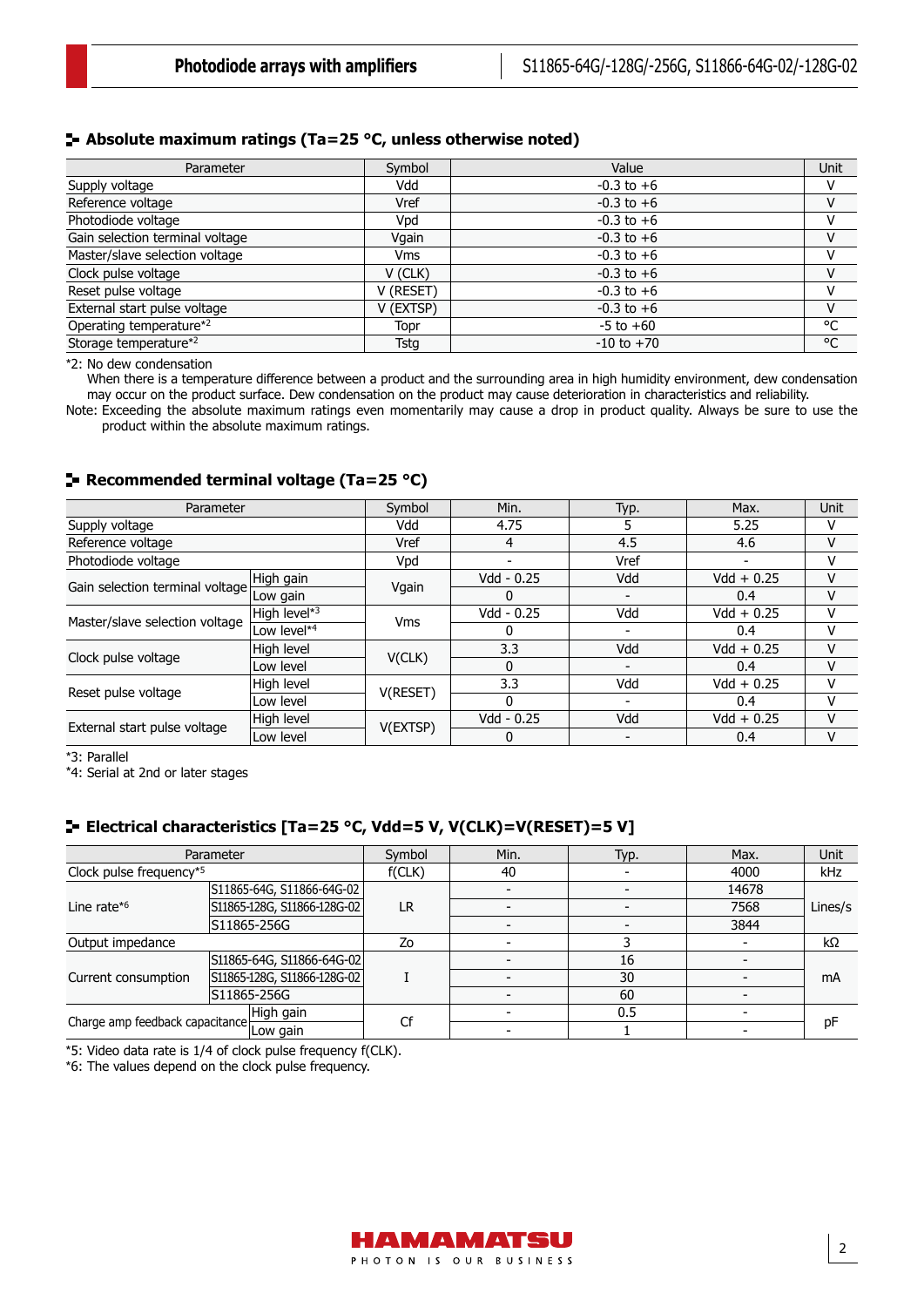### **E** Electrical and optical characteristics [Ta=25 °C, Vdd=5 V, V(CLK)=V(RESET)=5 V, Vgain=5 V (High gain), 0 V (Low gain)]

|                                |                           |             |                          |                          | S11865-64G/-128G/-256G   |                          |                          |                          |                          |                          |                          |           |
|--------------------------------|---------------------------|-------------|--------------------------|--------------------------|--------------------------|--------------------------|--------------------------|--------------------------|--------------------------|--------------------------|--------------------------|-----------|
|                                |                           |             |                          |                          |                          |                          |                          |                          |                          |                          |                          |           |
| Parameter                      |                           | Symbol      |                          | S11865-64G               |                          |                          | S11865-128G              |                          |                          | S11865-256G              |                          | Unit      |
|                                |                           |             | Min.                     | Typ.                     | Max.                     | Min.                     | Typ.                     | Max.                     | Min.                     | Typ.                     | Max.                     |           |
| Peak sensitivity wavelength*7  |                           | λp          | -                        | 720                      |                          | $\overline{\phantom{0}}$ | 720                      |                          | $\overline{\phantom{0}}$ | 720                      | -                        | nm        |
| Dark output voltage*8          | High gain                 | Vd          | $\overline{\phantom{a}}$ | 0.01                     | 0.2                      | -                        | 0.01                     | 0.2                      | $\overline{\phantom{a}}$ | 0.01                     | 0.2                      | mV        |
|                                | Low gain                  |             | $\overline{\phantom{0}}$ | 0.005                    | 0.1                      | -                        | 0.005                    | 0.1                      | $\overline{\phantom{a}}$ | 0.005                    | 0.1                      |           |
| Saturation output voltage      |                           | Vsat        | 3.0                      | 3.5                      |                          | 3.0                      | 3.5                      | ۰                        | 3.0                      | 3.5                      |                          | ٧         |
| Saturation exposure*7 *9       | High gain                 | Esat        | $\overline{a}$           | 0.8                      | 1.0                      | -                        | 2.4                      | 3.0                      |                          | 15                       | 19                       | $m/x$ s   |
|                                | Low gain                  |             |                          | 1.6                      | 2.0                      | -                        | 4.8                      | 6.0                      |                          | 30                       | 37.5                     |           |
| Photosensitivity*7 *9          | High gain                 | Sw          | 3520                     | 4400                     | -                        | 1200                     | 1500                     | $\overline{\phantom{0}}$ | 200                      | 250                      | -                        | $V/lx$ 's |
|                                | Low gain                  |             | 1760                     | 2200                     | $\blacksquare$           | 600                      | 750                      | $\overline{\phantom{0}}$ | 100                      | 125                      | ٠                        |           |
|                                | 3 channels from both ends |             |                          | $\overline{\phantom{0}}$ | $-35, +10$               | ۰                        | $\blacksquare$           | $-55, +10$               |                          | $\overline{\phantom{0}}$ | $-70, +10$               |           |
| Photoresponse nonuniformity*10 | All channels excluding    | <b>PRNU</b> |                          |                          | ±10                      | $\overline{a}$           | $\overline{\phantom{0}}$ | ±10                      |                          | -                        | ±10                      | $\%$      |
|                                | 3 channels from both ends |             |                          |                          |                          |                          |                          |                          |                          |                          |                          |           |
| $Noise*11$                     | High gain                 | Ν           | $\overline{\phantom{0}}$ | 1.3                      | 2.0                      | -                        | 1.0                      | 1.5                      | $\overline{\phantom{a}}$ | 0.8                      | 1.2                      | mV rms    |
|                                | Low gain                  |             | ۰.                       | 0.7                      | 1.1                      | -                        | 0.6                      | 0.9                      | $\overline{\phantom{a}}$ | 0.5                      | 0.75                     |           |
| Output offset voltage*12       |                           | Voffset     | $\overline{\phantom{a}}$ | Vref                     | $\overline{\phantom{0}}$ | ۰                        | Vref                     | $\overline{\phantom{a}}$ | $\overline{\phantom{0}}$ | Vref                     | $\overline{\phantom{0}}$ | v         |

| S11866-64G-02/-128G-02 |  |
|------------------------|--|
|------------------------|--|

|                                                          |                           |                | S11866-64G-02 |                | S11866-128G-02           |      |       |                          |               |
|----------------------------------------------------------|---------------------------|----------------|---------------|----------------|--------------------------|------|-------|--------------------------|---------------|
| Parameter                                                |                           | Symbol         | Min.          | Typ.           | Max.                     | Min. | Typ.  | Max.                     | Unit          |
| Peak sensitivity wavelength*7                            |                           | λp             |               | 720            |                          |      | 720   |                          | nm            |
| Dark output voltage*8                                    | High gain                 | Vd             |               | 0.01           | 0.2                      |      | 0.01  | 0.2                      | mV            |
|                                                          | Low gain                  |                |               | 0.005          | 0.1                      |      | 0.005 | 0.1                      |               |
| Saturation output voltage                                |                           | Vsat           | 3             | 3.5            |                          | 3    | 3.5   | -                        | v             |
| Saturation exposure*7 *9                                 | High gain                 | Esat           |               | 0.2            | 0.25                     |      | 0.8   | 1.0                      | $m/x$ s       |
|                                                          | Low gain                  |                |               | 0.4            | 0.5                      |      | 1.6   | 2.0                      |               |
| Photosensitivity*7 *9                                    | High gain                 |                | 14400         | 18000          | $\overline{\phantom{0}}$ | 3520 | 4400  | $\overline{\phantom{0}}$ | $V/k \cdot s$ |
|                                                          | Low gain                  | Sw             | 7200          | 9000           |                          | 1760 | 2200  |                          |               |
|                                                          | 3 channels from both ends |                |               | $\blacksquare$ | $-25, +10$               |      |       | $-35. +10$               |               |
| Photoresponse nonuniformity $*10$ All channels excluding |                           | <b>PRNU</b>    |               |                | ±10                      |      |       | ±10                      | $\frac{0}{0}$ |
|                                                          | 3 channels from both ends |                |               |                |                          |      |       |                          |               |
| Noise*11                                                 | High gain                 | N              |               | 2.0            | 3.0                      |      | 1.3   | 2.0                      | mVrms         |
|                                                          | Low gain                  |                |               | 1.1            | 1.7                      |      | 0.7   | 1.1                      |               |
| Output offset voltage*12                                 |                           | <b>Voffset</b> | Ξ.            | Vref           |                          |      | Vref  |                          | v             |

\*7: Measured without phosphor sheet

\*8: Integration time ts=1 ms

\*9: Measured with a 2856 K tungsten lamp

\*10: Photoresponse nonuniformity (PRNU) is the output nonuniformity that occurs when the photosensitive area is uniformly illuminated by X-ray (tube voltage: 70 kV) which is approx. 50% of the saturation level. PRNU is defined as follows:  $PRNU = \Delta X/X \times 100$  [%]

X: average output of all elements, ∆X: difference between X and the maximum or minimum output, whichever is larger.

\*11: Measured with a video data rate of 50 kHz and ts=1 ms in dark state

\*12: Video output is negative-going output with respect to the output offset voltage.

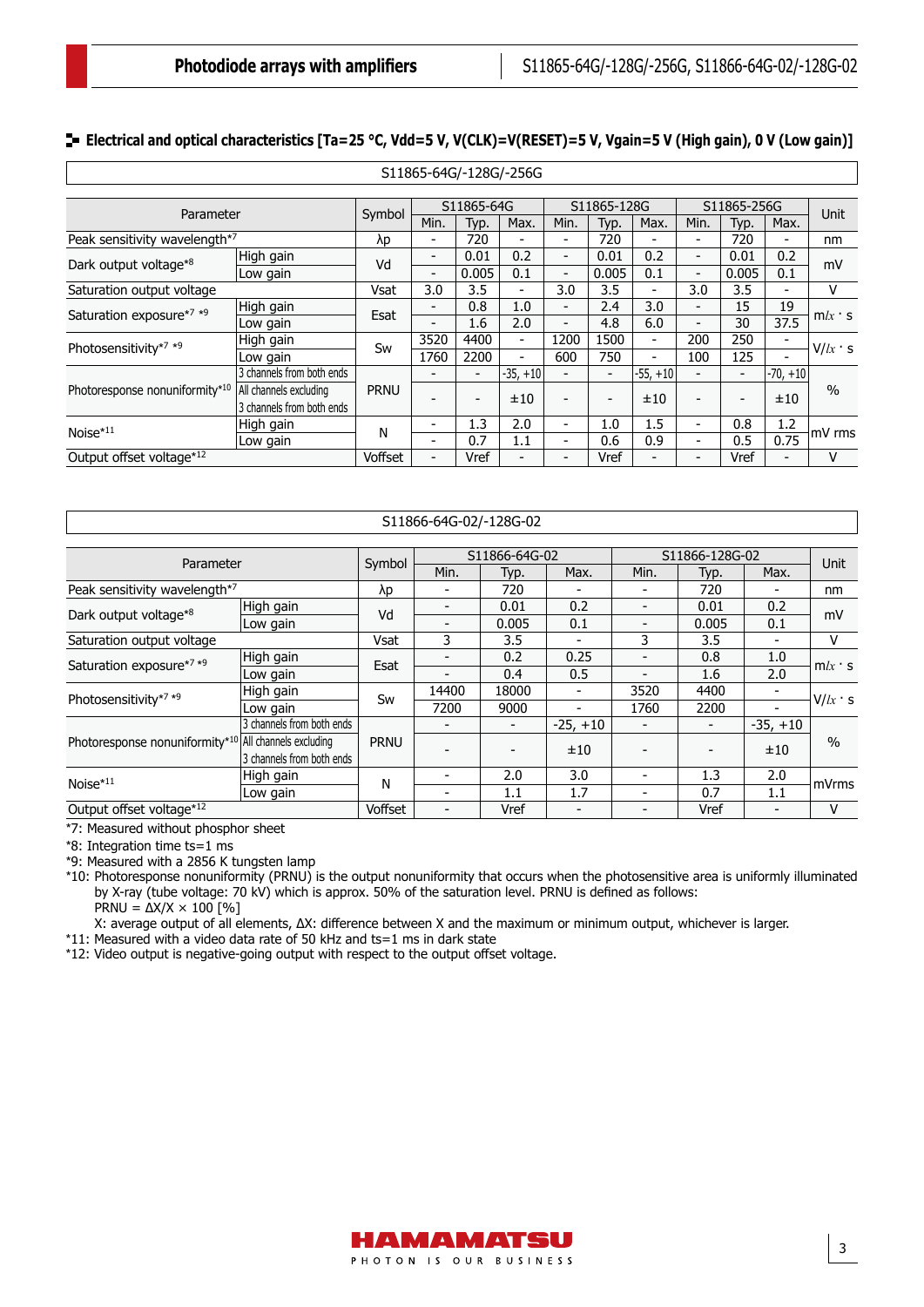

#### **<sup>1</sup>- Output waveform of one element**





X-ray tube current (mA)

**Uniformity example of X-ray output (S11865-64G)**



KMPDB0286EA



KMPDB0285EA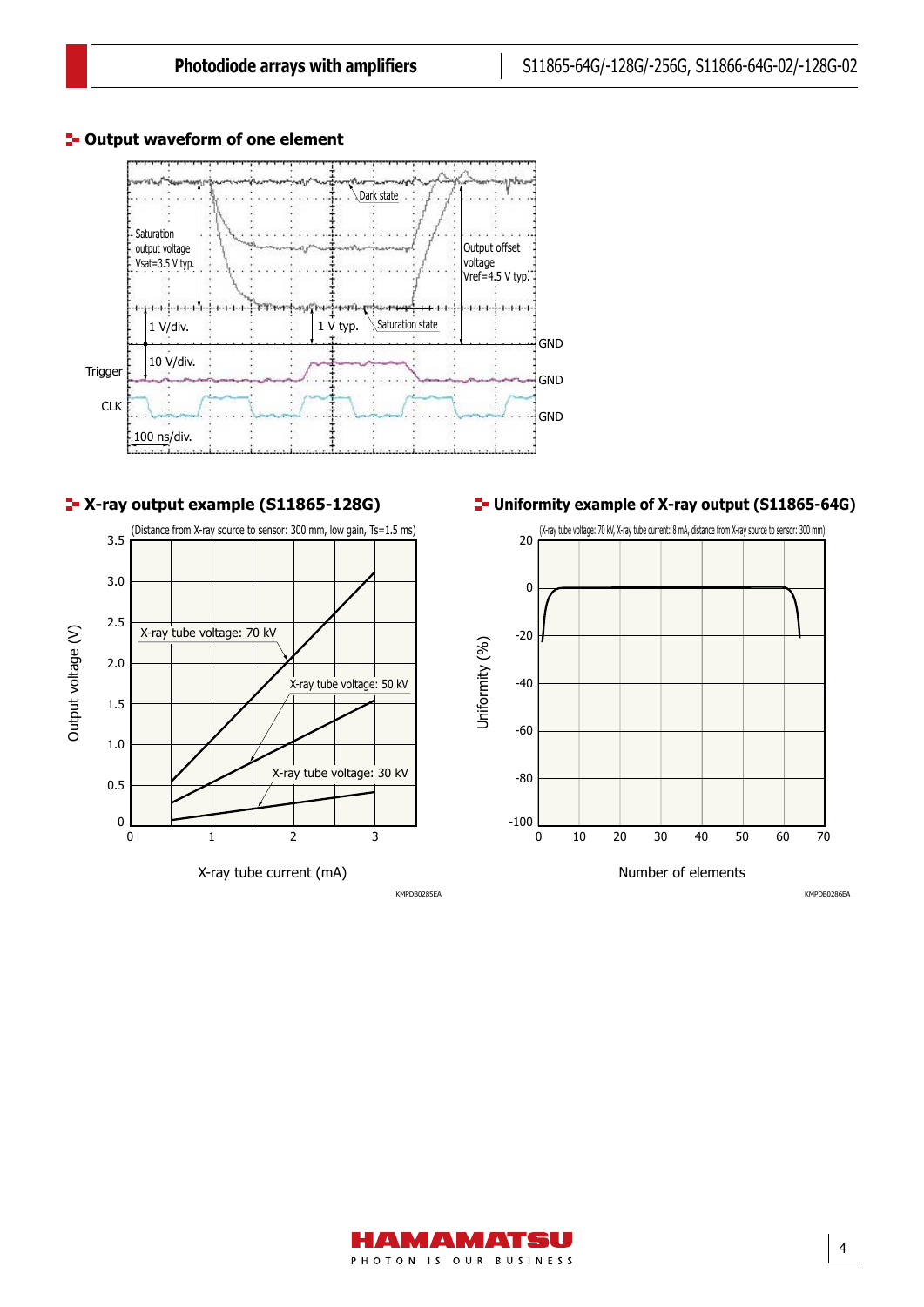#### **X-ray exposure test example (S11865-128G)**







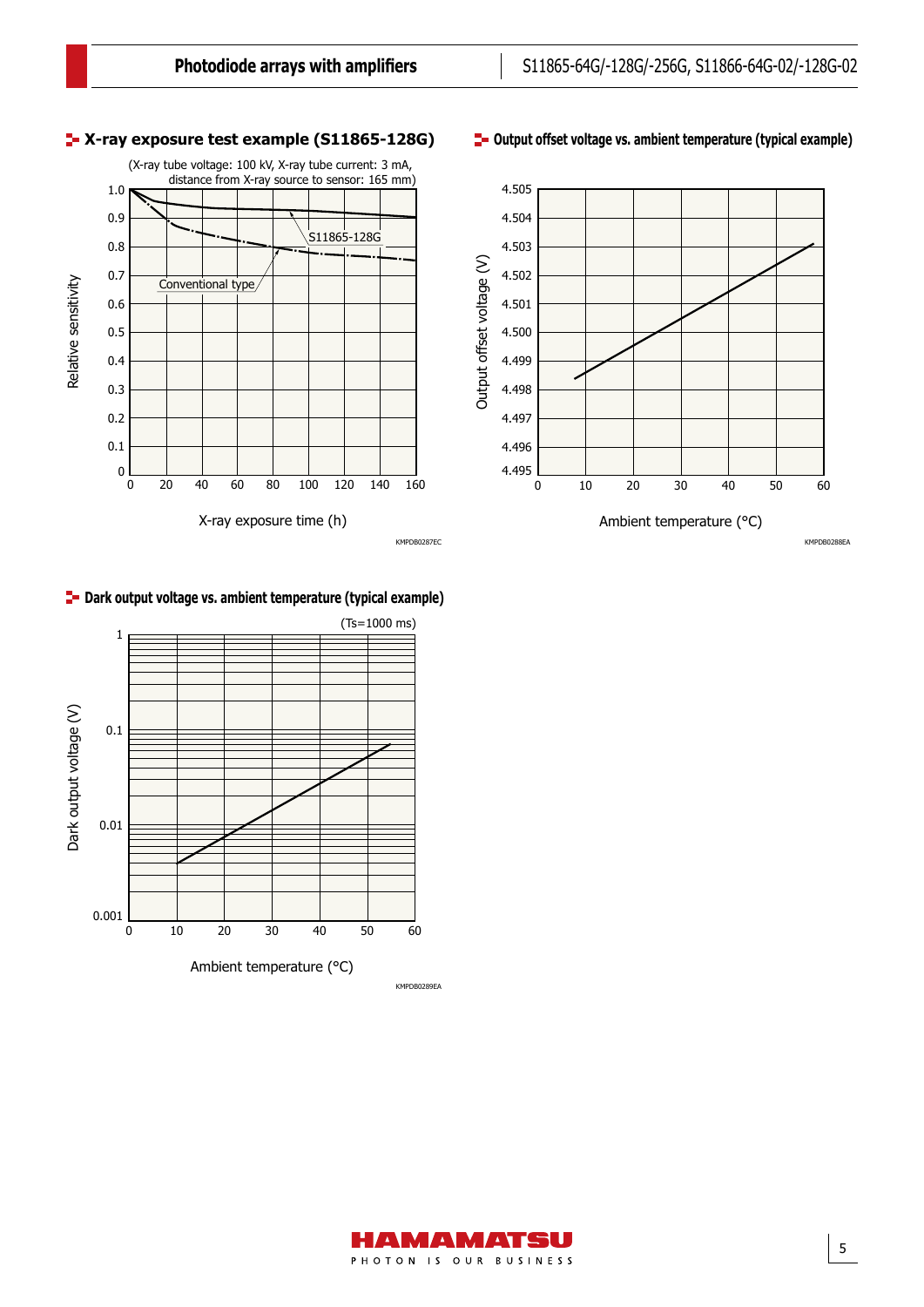#### **Block diagram**



KMPDC0153EA

6



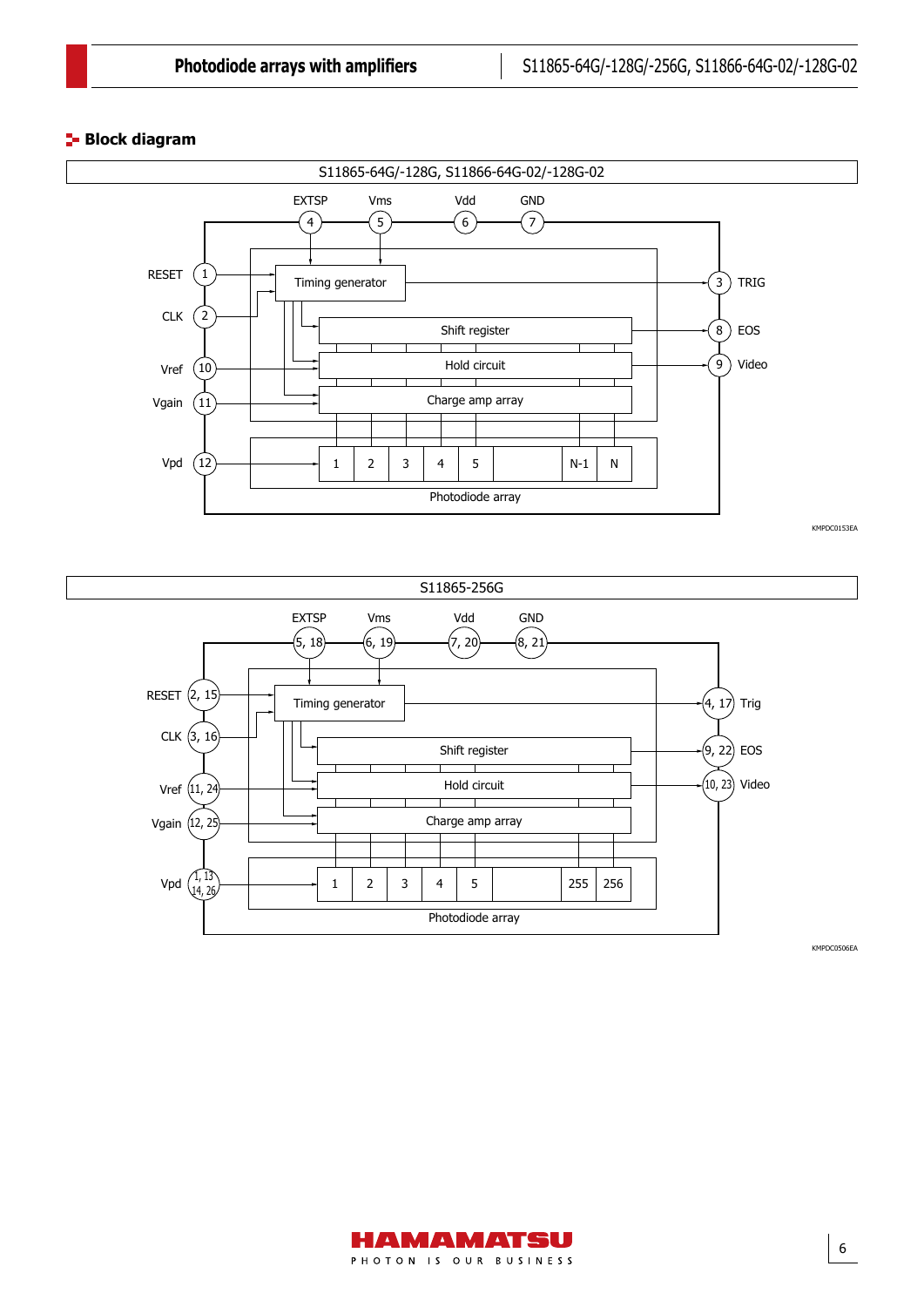# **Timing chart** Timing chart



Parameter Symbol Min. Typ. Max. Unit Clock pulse width the control of the clock pulse width the clock pulse width the clock pulse width the clock pulse width the clock pulse width the clock pulse width the clock pulse width the clock pulse width the clock pul Clock pulse rise/fall times tr(CLK), tf(CLK) 0 20 30 ns Reset pulse width 1 tpw(RESET1) 21 - CLK<br>Reset pulse width 2 tpw(RESET2) 20 - CLK Reset pulse width 2 the control of the control of the the the two texts are the control of the control of the control of the texts of club control of the control of the texts of control of the texts of control of the texts Reset pulse rise/fall times<br>
Clock pulse-reset pulse timing 1 to the set of the set of the set of the set of the set of the set of the set of the set of the set of the set of the set of the set of the set of the set of the Clock pulse-reset pulse timing 1 t1 -20 0 20 ns Clock pulse-reset pulse timing 2 t2 t2 -20 0 20 ns

1. The internal timing circuit starts operation at the falling edge of CLK immediately after a RESET pulse goes Low.

2. When the falling edge of each CLK is counted as "1 clock", the video signal of the 1st channel appears between "18.5 clocks and 20.5 clocks". Subsequent video signals appear every 4 clocks.

3. The trigger pulse for the 1st channel rises at a timing of 19.5 clocks and then rises every 4 clocks. The rising edge of each trigger pulse is the recommended timing for data acquisition.

4. Signal charge integration time equals the High period of a RESET pulse. However, the charge integration does not start at the rise of a RESET pulse but starts at the fall of the 8th clock after the rise of the RESET pulse and ends at the fall of the 8th clock after the fall of the RESET pulse.

After the RESET pulse next changes from High to Low, signals integrated within this period are sequentially read out as time-series signals by the shift register operation. The rise and fall of a RESET pulse must be synchronized with the rise of a CLK pulse, but the rise of a RESET pulse must be set outside the video output period. One cycle of RESET pulses cannot be set shorter than the time equal to "16.5 + 4  $\times$  N (number of elements)" clocks.

5. The video signal after an EOS signal output becomes a high impedance state, and the video output will be indefinite.

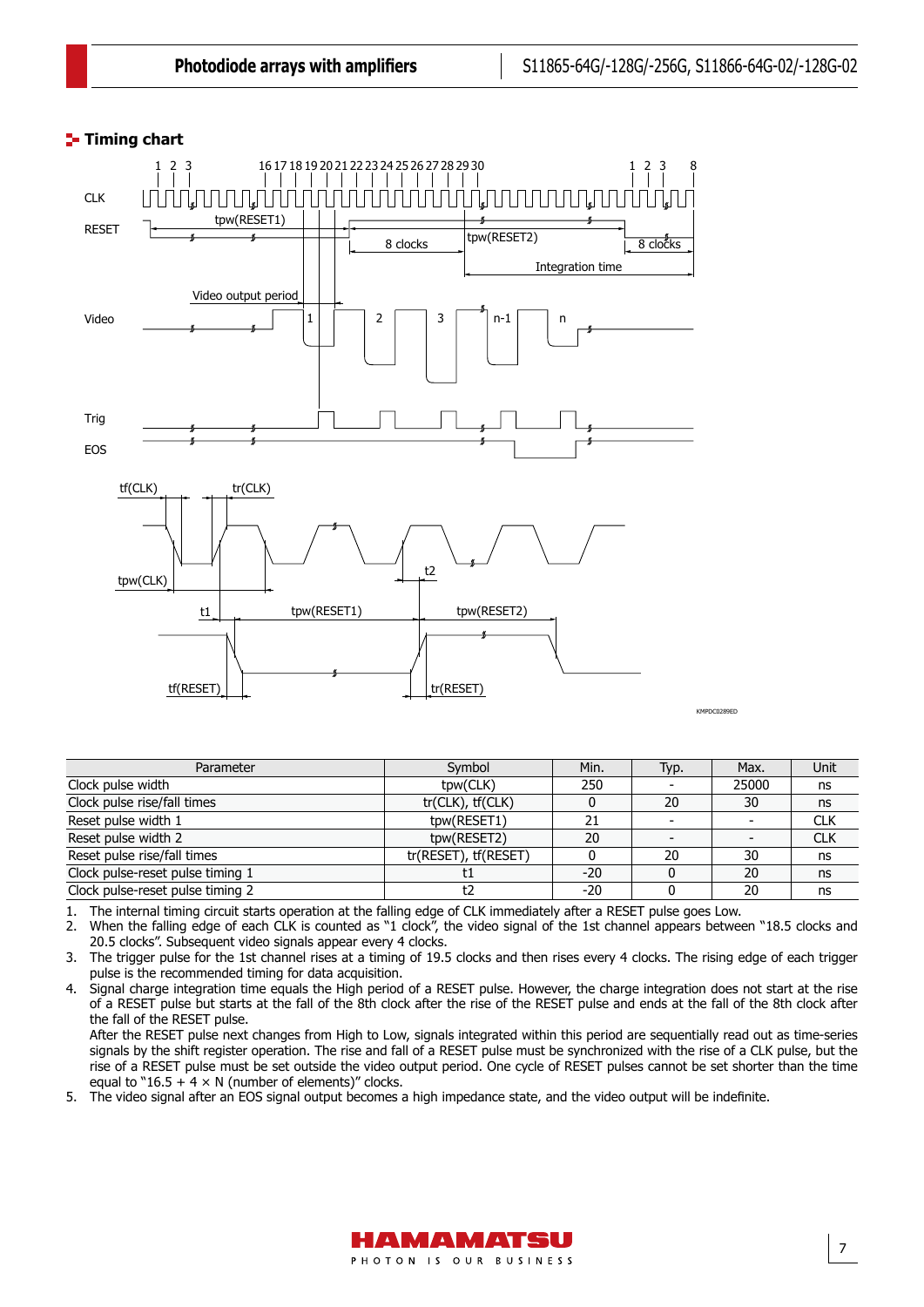#### Dimensional outlines (unit: mm)



- \*2: Photodiode array with phosphor sheet
	- · Material: Gd2O2S:Tb
	- · Phosphor thickness: 300 µm Typ.
	- · Detectable energy range: 30 k to 100 keV

S11865-256G*ŅŪŮŦůŴŪŰůŢŭġŰŶŵŭŪůŦ* (S8865-256G, *ŶůŪŵ*: mm)  $51.2^{+0.2}_{-0}$  $(26 \times) 0.64 \times 0.64$ 34.02  $P2.54 \times 12 = 30.48$  $2.54$  2.28 6.9 6.0 10.0 (× 4) ϕ2.2 25 1 Photosensitive  $40.0 \pm 0.15$ 40.0 ± 0.15  $\overline{2}$ 26 2.54 area 6.6  $\hat{\mathcal{O}}$  $\hat{\mathcal{O}}$ CMOS1 CMOS2 17.0 8.0\*1 Phosphor sheet\*2 3.0 40.0 1.6 Signal processing IC chip Photodiode 1 ch

Direction of scan

Tolerance unless otherwise noted: ±0.2

- \*1: Length from board bottom to photosensitive area center Board: G10 glass epoxy
	- Connector: JAE (Japan Aviation Electronics lndustry, Limited) PS-26PE-D4LT1-PN1
- \*2: Photodiode array with phosphor sheet
	- · Material: Gd2O2S:Tb
	- · Phosphor thickness: 300 µm typ.
	- · Detectable energy range: 30 k to 100 keV



8

KMPDA0234ED

KMPDA0292EB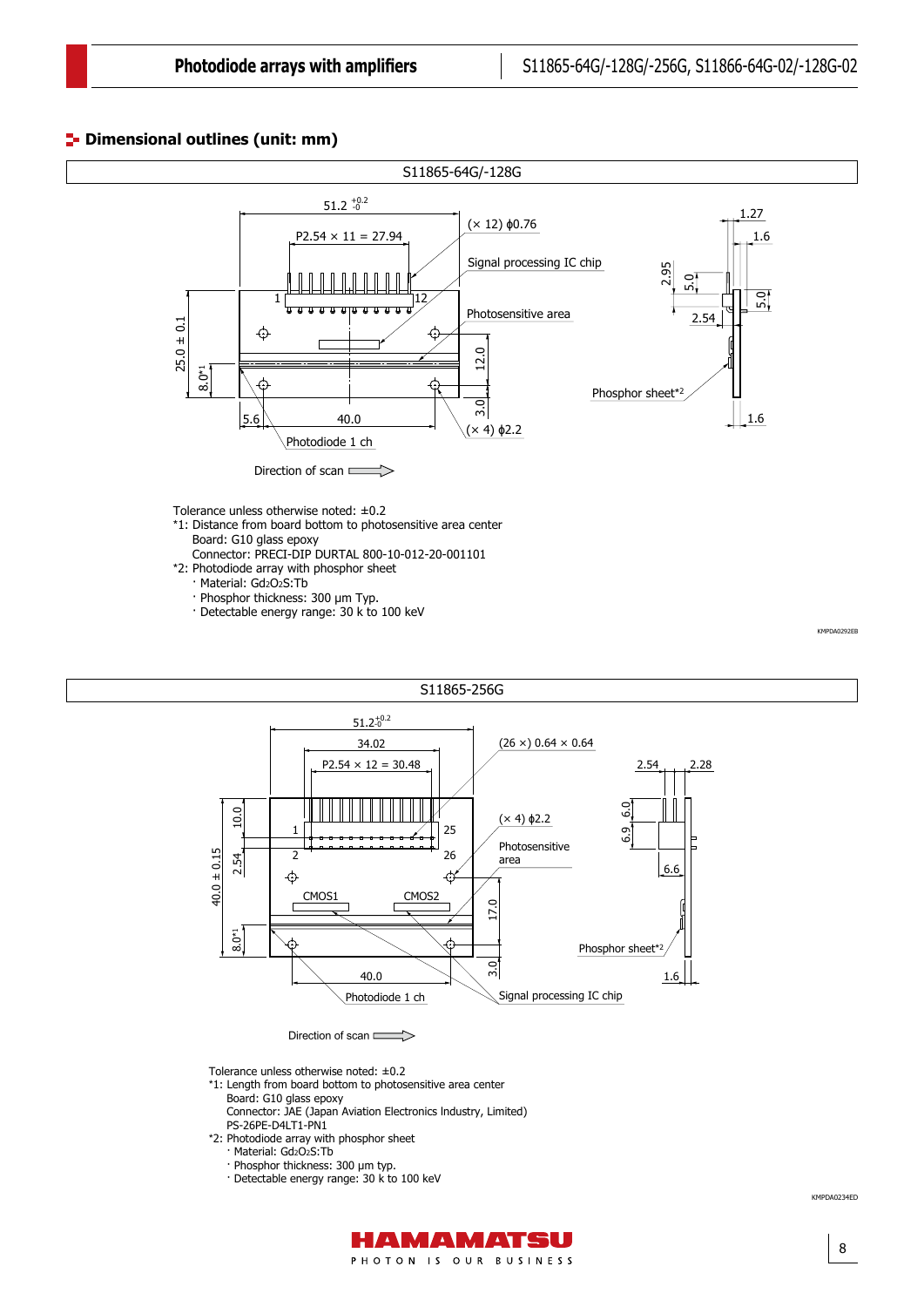

#### **Pin connections**

|                | S11865-64G/-128G, S11866-64G-02/-128G-02 |                                       |                                 |  |  |  |  |  |  |
|----------------|------------------------------------------|---------------------------------------|---------------------------------|--|--|--|--|--|--|
|                |                                          |                                       |                                 |  |  |  |  |  |  |
| Pin no.        | Symbol                                   | Name                                  | <b>Note</b>                     |  |  |  |  |  |  |
|                | <b>RESET</b>                             | Reset pulse                           | Pulse input                     |  |  |  |  |  |  |
| $\overline{2}$ | <b>CLK</b>                               | Clock pulse                           | Pulse input                     |  |  |  |  |  |  |
| 3              | Trig                                     | Trigger pulse                         | Positive-going pulse output     |  |  |  |  |  |  |
| 4              | <b>EXTSP</b>                             | External start pulse                  | Pulse input                     |  |  |  |  |  |  |
| 5              | <b>Vms</b>                               | Master/slave selection supply voltage | Voltage input                   |  |  |  |  |  |  |
| 6              | Vdd                                      | Supply voltage                        | Voltage input                   |  |  |  |  |  |  |
| 7              | <b>GND</b>                               | lGround                               |                                 |  |  |  |  |  |  |
| 8              | <b>EOS</b>                               | End of scan                           | Negative-going pulse output     |  |  |  |  |  |  |
| 9              | Video                                    | Video output                          | Negative-going output from Vref |  |  |  |  |  |  |
| 10             | Vref                                     | Reference voltage                     | Voltage input                   |  |  |  |  |  |  |
| 11             | Vgain                                    | Gain selection terminal voltage       | Voltage input                   |  |  |  |  |  |  |
| 12             | Vpd                                      | Photodiode voltage                    | Voltage input                   |  |  |  |  |  |  |

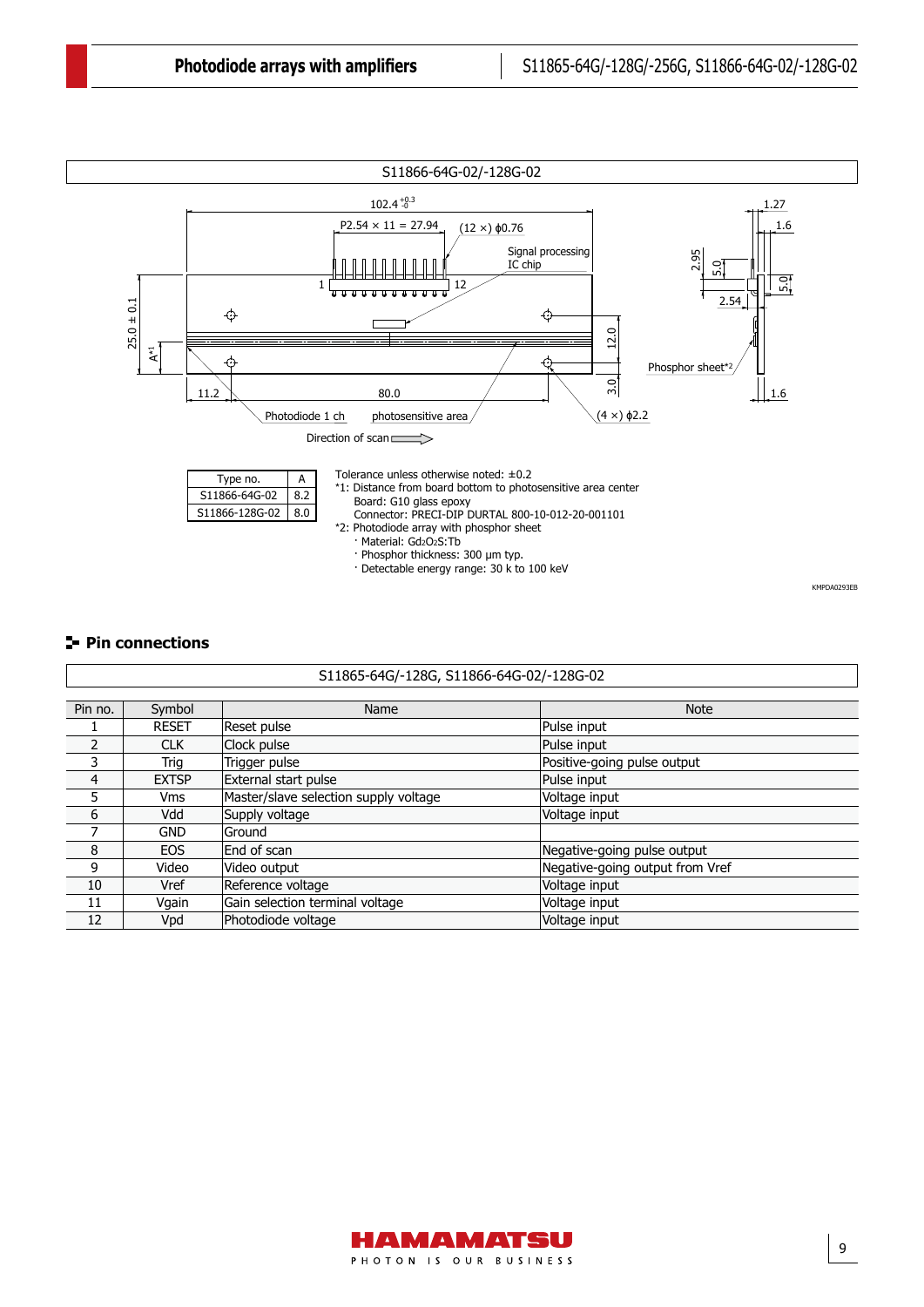|         | S11865-256G  |         |                   |                                       |                                            |  |  |  |
|---------|--------------|---------|-------------------|---------------------------------------|--------------------------------------------|--|--|--|
|         |              |         |                   |                                       |                                            |  |  |  |
| Pin no. | CMOS1        | Pin no. | CMOS <sub>2</sub> | Name                                  | <b>Note</b>                                |  |  |  |
|         | Vpd          | 14      | Vpd               | Photodiode voltage                    | Voltage input                              |  |  |  |
| 2       | <b>RESET</b> | 15      | <b>RESET</b>      | Reset pulse                           | Pulse input                                |  |  |  |
| 3       | <b>CLK</b>   | 16      | <b>CLK</b>        | Clock pulse                           | Pulse input                                |  |  |  |
| 4       | Trig         | 17      | Trig              | Trigger pulse                         | Positive-going pulse output                |  |  |  |
| 5       | <b>EXTSP</b> | 18      | <b>EXTSP</b>      | External start pulse                  | Pulse input                                |  |  |  |
| 6       | <b>Vms</b>   | 19      | <b>Vms</b>        | Master/slave selection supply voltage | Voltage input                              |  |  |  |
| 7       | Vdd          | 20      | Vdd               | Supply voltage                        | Voltage input                              |  |  |  |
| 8       | <b>GND</b>   | 21      | <b>GND</b>        | Ground                                |                                            |  |  |  |
| 9       | <b>EOS</b>   | 22      | <b>EOS</b>        | End of scan                           | Negative-going pulse output                |  |  |  |
| 10      | Video        | 23      | Video             | Video output                          | Negative-going output with respect to Vref |  |  |  |
| 11      | Vref         | 24      | Vref              | Reference voltage                     | Voltage input                              |  |  |  |
| 12      | Vq           | 25      | Vg                | Gain selection terminal voltage       | Voltage input                              |  |  |  |
| 13      | Vpd          | 26      | Vpd               | Photodiode voltage                    | Voltage input                              |  |  |  |

### **F** Gain selection terminal voltage setting

Vdd: High gain (Cf=0.5 pF) GND: Low gain (Cf=1 pF)

#### **Setting for each readout method**

S11865-64G/-128G, S11866-64G-02/-128G-02

Set to A in the table below in most cases.

Connection example

To serially read out signals from two or more sensors linearly connected, set the 1st sensor to A and the 2nd or later sensors to B. The CLK and RESET pulses should be shared with each sensor and the video output terminal of each sensor connected together.

Connection example (parallel readout)



KMPDC0288EB

| Setting<br>the property of the control of | Readout method                                               | Vms | $\mathsf{TXTSP}$                     |
|-------------------------------------------|--------------------------------------------------------------|-----|--------------------------------------|
|                                           | All stages of parallel readout, serial readout at 1st sensor | Vda | Vdd                                  |
|                                           | Serial readout at 2nd and later sensors                      | GND | Preceding sensor EOS should be input |

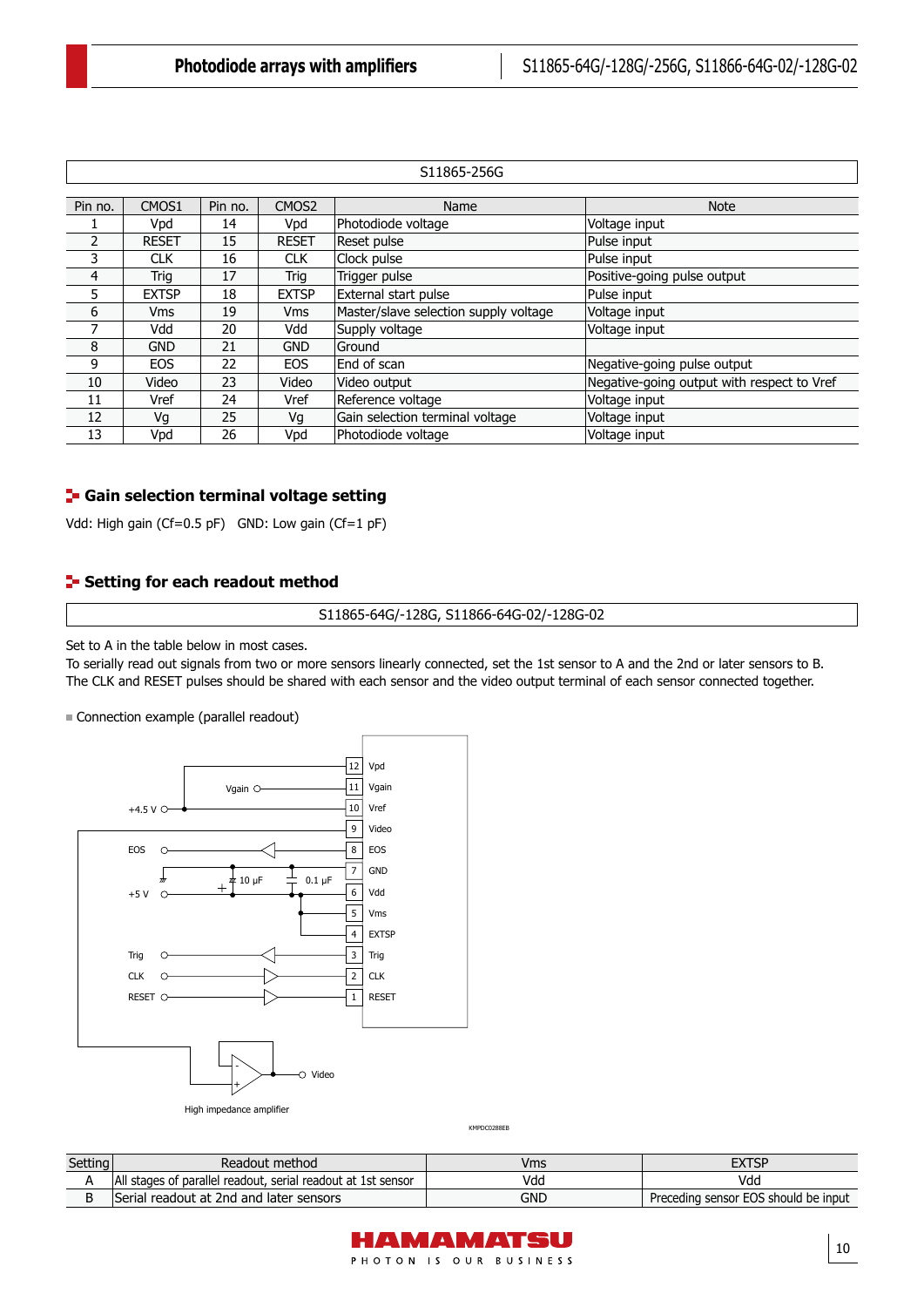#### S11865-256G

Signals of channels 1 through 126 are output from CMOS1, while signals of channels 129 through 256 are output from CMOS2. The following two readout methods are available.

#### (1) Serial readout method

CMOS1 and CMOS2 are connected in serial and the signals of channels 1 through 256 are sequentially read out from one output line. Set CMOS1 as in "A" in the table below, and set CMOS2 as in "B". CMOS1 and CMOS2 should be connected to the same CLK and RESET lines, and their video output terminals to one line.

#### (2) Parallel readout method

128 channel signals are output in parallel respectively from the output lines of CMOS1 and CMOS2. Set both CMOS1 and CMOS2 as in "A"<br>in the table below in the table below.

#### Connection examples



KMPDC0223EB

1 Vpd  $2$  RESET  $(1)$  $3$  CLK $(1)$  $4$  Trig  $(1)$ 

CMOS1

9 10 Video (1) 11 Vref 12 Vgain 13 Vpd

 $14$  Vpd 15 RESET (2) 16 CLK (2) 17 Trig  $(2)$ 18 EXTSP (2)  $19$  Vms (2) 20 Vdd 21 GND 22 EOS (2) 23 Video (2) 24 Vref 25 Vgain 26 Vpd

CMOS2

 $5$  EXTSP (1)  $6$  Vms  $(1)$ 7 Vdd 8 GND EOS (1)

| Setting | /ms | <b>CVTCD</b><br>ΞΛ.                  |
|---------|-----|--------------------------------------|
|         | vaa | Vda                                  |
|         | gnd | Preceding sensor EOS should be input |

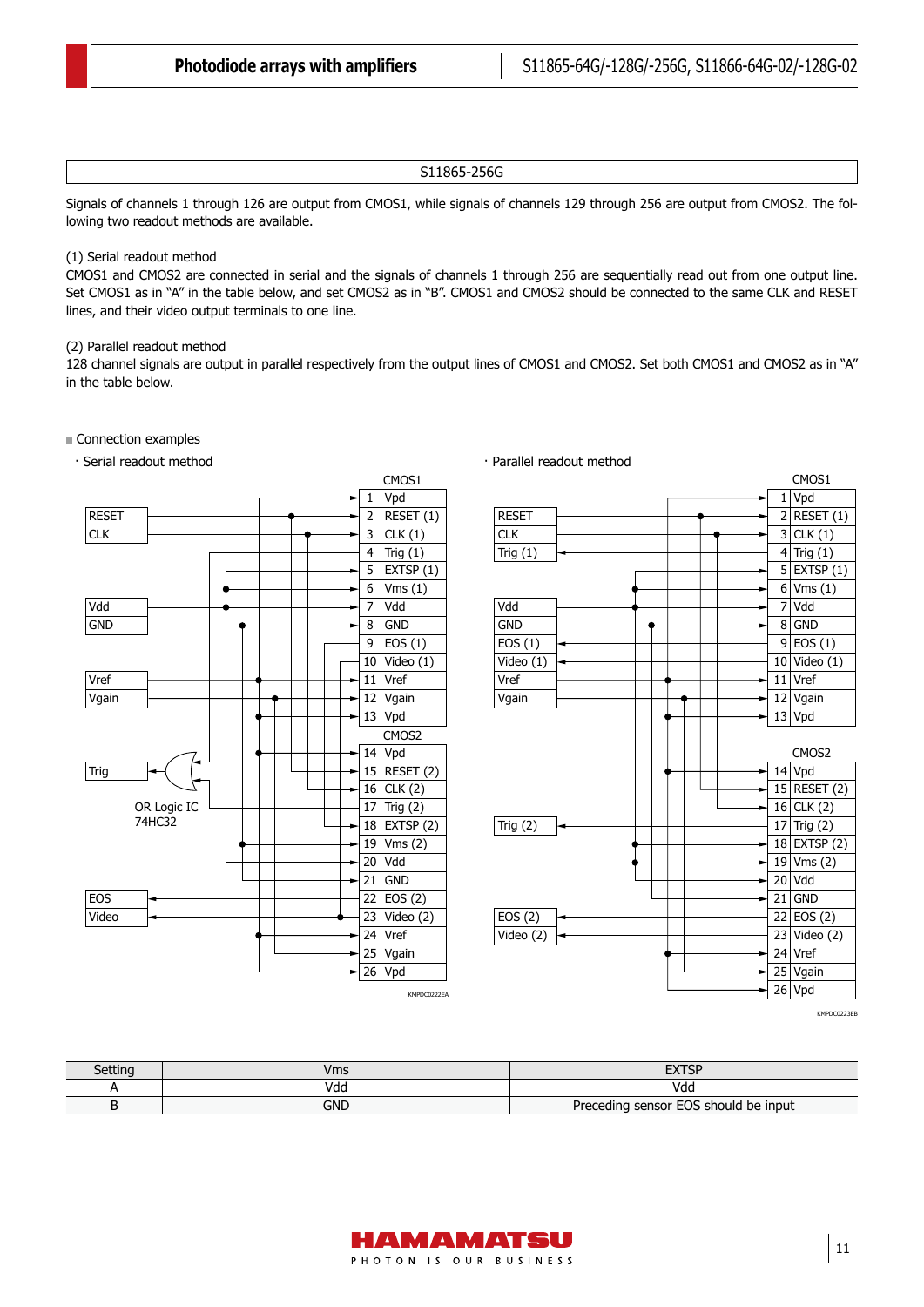#### **F** Readout circuit

Check that pulse signals meet the required pulse conditions before supplying them to the input terminals. Video output should be amplified by an operational amplifier that is connected close to the sensor.

#### **Precautions for use**

- (1) The signal processing IC chip is protected against static electricity. However, in order to prevent possible damage to the IC chip, take electrostatic countermeasures such as grounding yourself, as well as workbench and tools. Also protect the IC chip from surge voltages from peripheral equipment.
- (2) Gold wires for wire bonding are very thin, so they easily break if subjected to mechanical stress. The signal processing IC chip, wire bonding section and photodiode array chip are covered with resin for protection. However, never touch these portions. Excessive force, if applied, may break the wires or cause malfunction.

Blow air to remove dust or debris if it gets on the protective resin. Never wash them with solvent.

Signals may not be obtained if dust or debris is left or a scratch is made on the protective resin, or the signal processing IC chip or photodiode array chip is nicked.

(3) The photodiode array characteristics may deteriorate when operated at high humidity, so put it in a hermetically sealed enclosure or case.

When installing the photodiode array on a board, be careful not to cause the board to warp.

- (4) The characteristics of the signal processing IC chip deteriorate if exposed to X-rays. So use a lead shield which is at least 1 mm larger all around than the signal processing IC chip. The 1 mm margin may not be sufficient depending on the incident angle of X-rays. Provide an even larger shield as long as it does not cover the photodiode active area. Since the optimal shield thickness depends on the operating conditions, calculate it by taking the attenuation coefficient of lead into account.
- (5) The sensitivity of the photodiode array chip decreases if continuously exposed to X-rays. The extent of this sensitivity decrease differs depending on the X-ray irradiation conditions, so before beginning measurement, check how much the sensitivity decreases under the X-ray irradiation conditions to be used.

#### **Related information**

[www.hamamatsu.com/sp/ssd/doc\\_en.html](https://www.hamamatsu.com/sp/ssd/doc_en.html)

- **Precautions**
- ∙ Disclaimer
- ∙ Image sensors

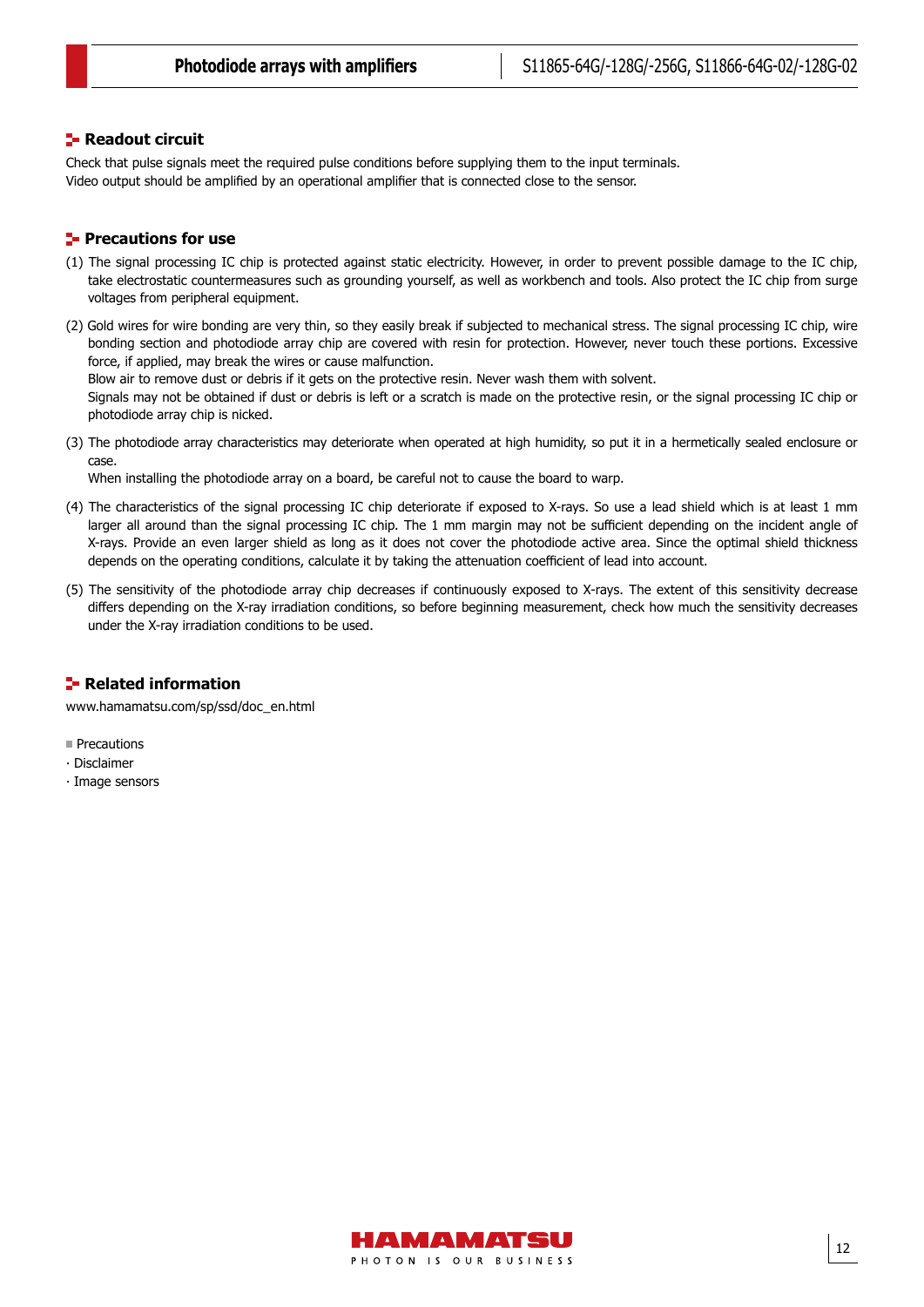#### Driver circuit C9118-01 (sold separately)

The CMOS driver circuit is designed for the S11865/S11866 series photodiode arrays with amplifier. The C9118-01 operates a photodiode by just inputting two signals (M-CLK and M-RESET) and a signal +5 V supply.

#### **Features**

- **Single power supply (+5 V) operation**
- **Operation with two input signals (M-CLK and M-RESET)**
- Block diagram **Compact: 46 × 56 × 5.2 t mm**





#### **Block diagram**